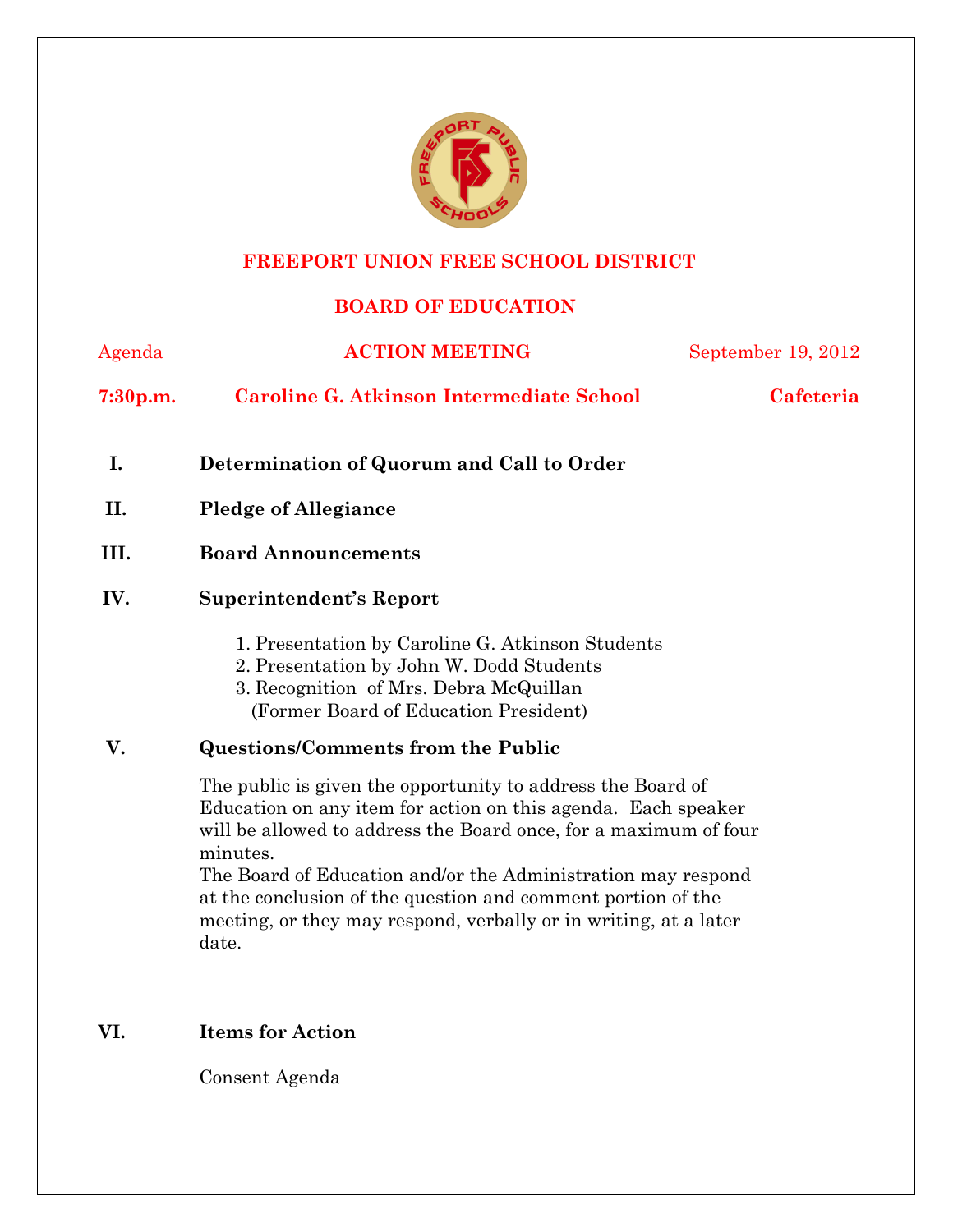#### **AA. Consent - Approve Consent Agenda Items:**

hereby approves the following items; A; B  $1, 2, 3, 4, 5, 6, 7, 8; C$  1. **BE IT RESOLVED that the Board of Education of the Freeport Union Free School District** 

# **Consent Approve**

|       | A.             | Acceptance of the Minutes of the Board of Education                                              | TAB <sub>1</sub> |
|-------|----------------|--------------------------------------------------------------------------------------------------|------------------|
|       | <b>B.</b>      | <b>Personnel Actions</b>                                                                         |                  |
|       |                | 1. Leave of Absence                                                                              | TAB <sub>2</sub> |
|       |                | 2. Change of Status                                                                              | TAB <sub>3</sub> |
|       |                | 3. Resignation                                                                                   | TAB <sub>4</sub> |
|       |                | Termination of Staff<br>4.                                                                       | TAB <sub>5</sub> |
|       |                | 5. Appointment of Staff - Probationary                                                           | TAB <sub>6</sub> |
|       |                | 6. Appointment of Staff – Temporary                                                              | TAB <sub>7</sub> |
|       |                | 7. Appointment of Supervisory Staff                                                              | TAB <sub>8</sub> |
|       |                | 8. Appointment of Community School Staff                                                         | TAB <sub>9</sub> |
|       | $\mathbf{C}$ . | <b>Education</b>                                                                                 |                  |
|       |                | 1. Acceptance of the Minutes from the Committees on<br>Special Education and Preschool Education | <b>TAB 10</b>    |
| VII.  |                | <b>Other Items for Action</b><br>Personnel                                                       |                  |
|       | A.             | 1. Retirement of Staff                                                                           | <b>TAB 11</b>    |
|       | <b>B.</b>      | <b>Education</b>                                                                                 |                  |
|       |                | 1. Appointment of Consultants                                                                    | <b>TAB 12</b>    |
|       |                | 2. Certification of Lead Principal Evaluators                                                    | <b>TAB 13</b>    |
|       |                | Certification of Lead Evaluators/Evaluators of<br>3.<br>Teachers                                 | <b>TAB 14</b>    |
|       |                | 4. Extension of a Contract for Universal Pre-K Services.                                         | <b>TAB 15</b>    |
| VIII. | A.             | Finance                                                                                          |                  |
|       |                | <b>Budget Transfer</b><br>1.                                                                     | <b>TAB 16</b>    |
| IX.   | A.             | <b>Other Reports to the Board</b><br>1. Treasurers Report                                        | <b>TAB 17</b>    |
|       |                |                                                                                                  |                  |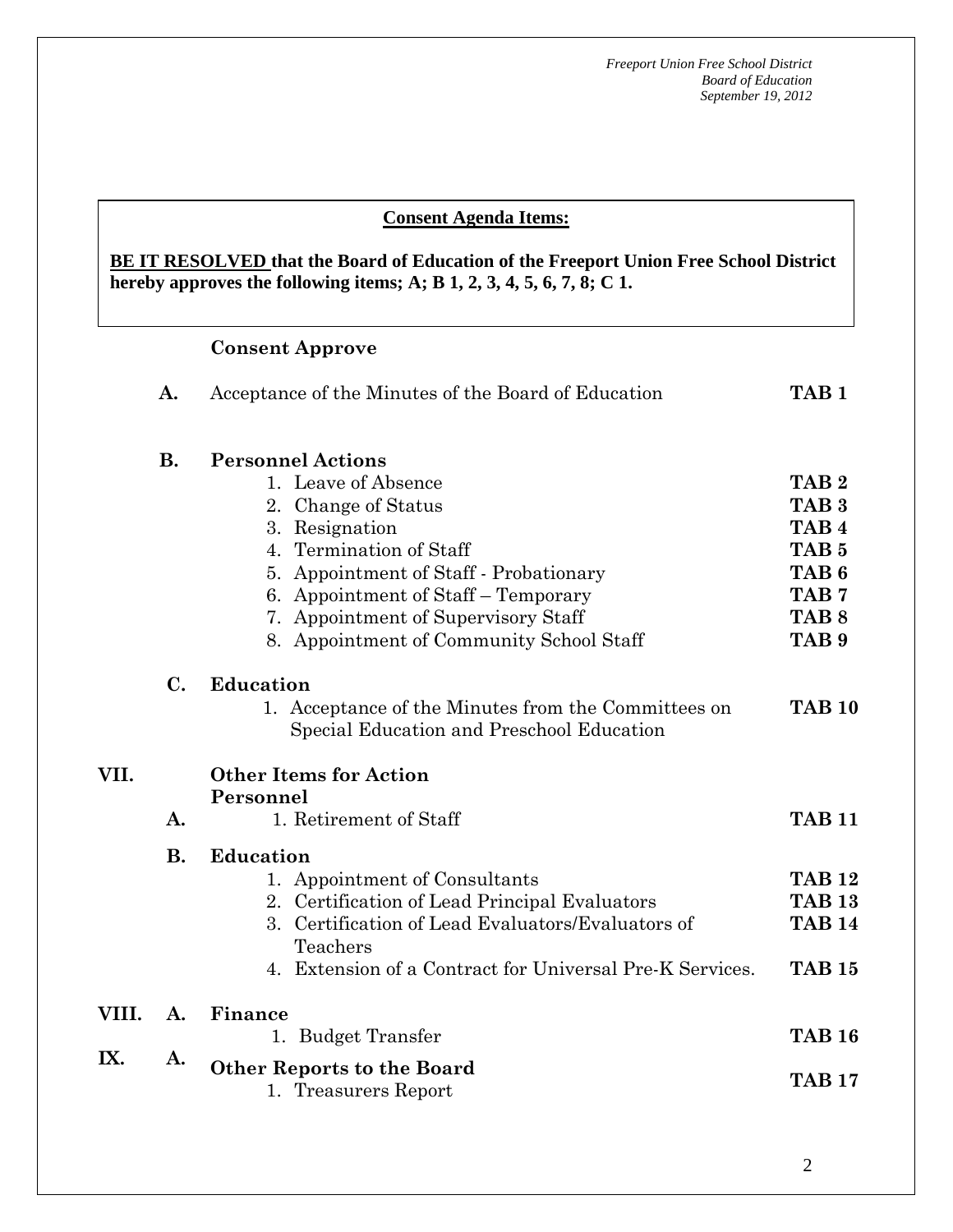2. Atkinson Book Store Account

#### **X. Questions/Comments from the Public on Other Topics**

At this time, the public is given the opportunity to address the Board of Education on any topic. Each speaker will be allowed to address the Board once, for a maximum of **four** minutes.

The Board of Education and/or the Administration may respond at the conclusion of the question and comment portion of the meeting, or they may respond, in writing, at a later date.

- **XI. Board Comments**
- **XII. Superintendent Comments**
- **XIII. Adjournment**

#### **XIV. Next Meeting**

The next meeting of the Board of Education will be held on October 10, 2012 at Caroline G. Atkinson School.

All meetings begin at 7:30 p.m. unless otherwise noted.

Register to vote: Monday through Friday between 8:30 a.m. and 3:30 p.m. at the Administration Building, 235 N. Ocean Avenue.

**Visit our website at www.freeportschools.org**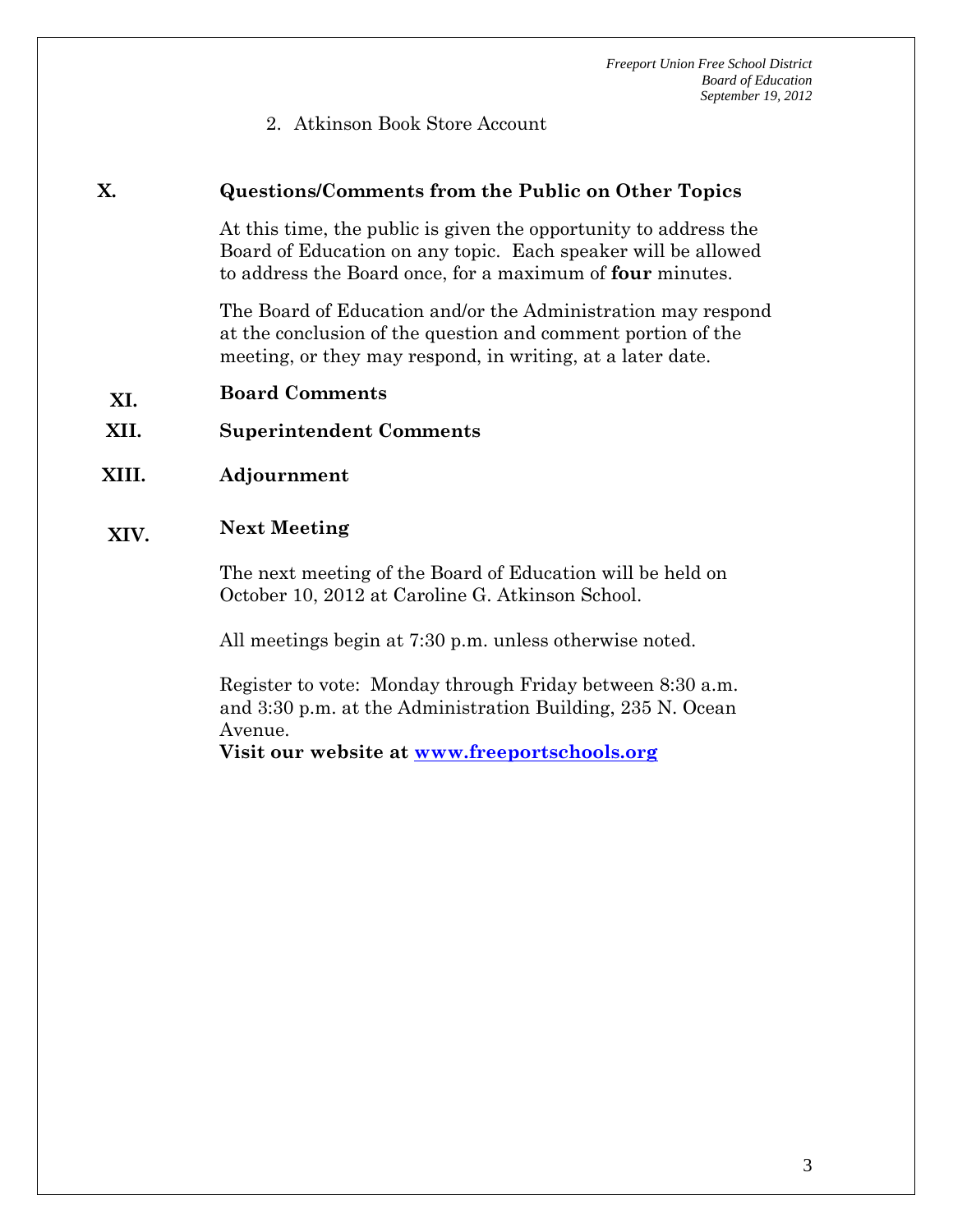## **Consent Agenda Items:**

**BE IT RESOLVED,** that the Board of Education of the Freeport Union Free School District hereby approves the following items; A; B 1, 2, 3, 4, 5, 6, 7, 8; C 1.

#### **BACK UP MATERIAL FOR CONSENT AGENDA ACTION ITEMS**

**IN TABS 1- 10**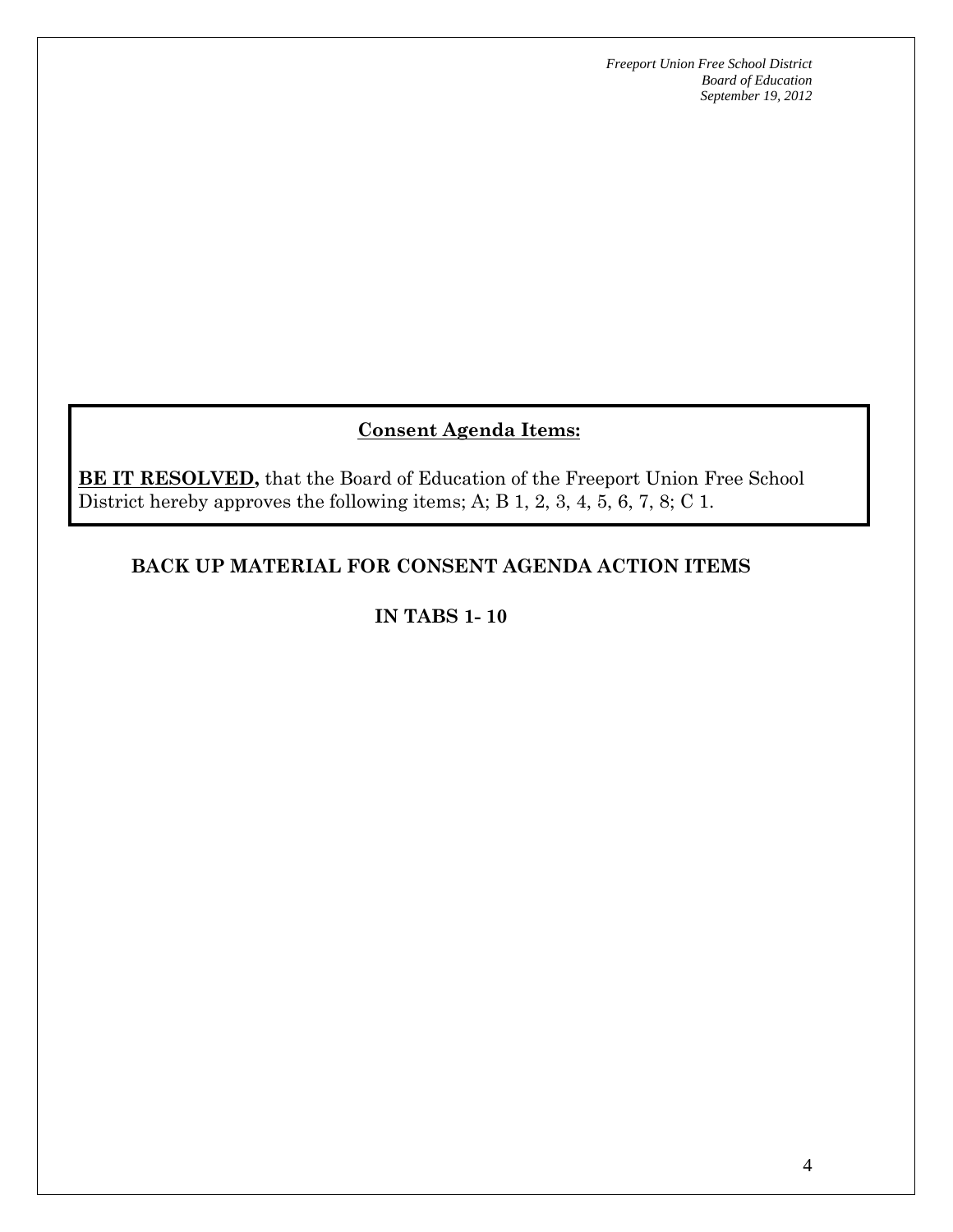**Acceptance of the Minutes** 

**BE IT RESOLVED** that the Board of Education of the Freeport Union Free School District hereby accepts the minutes of the following meetings as written:

August 21, 2012; September 5, 2012.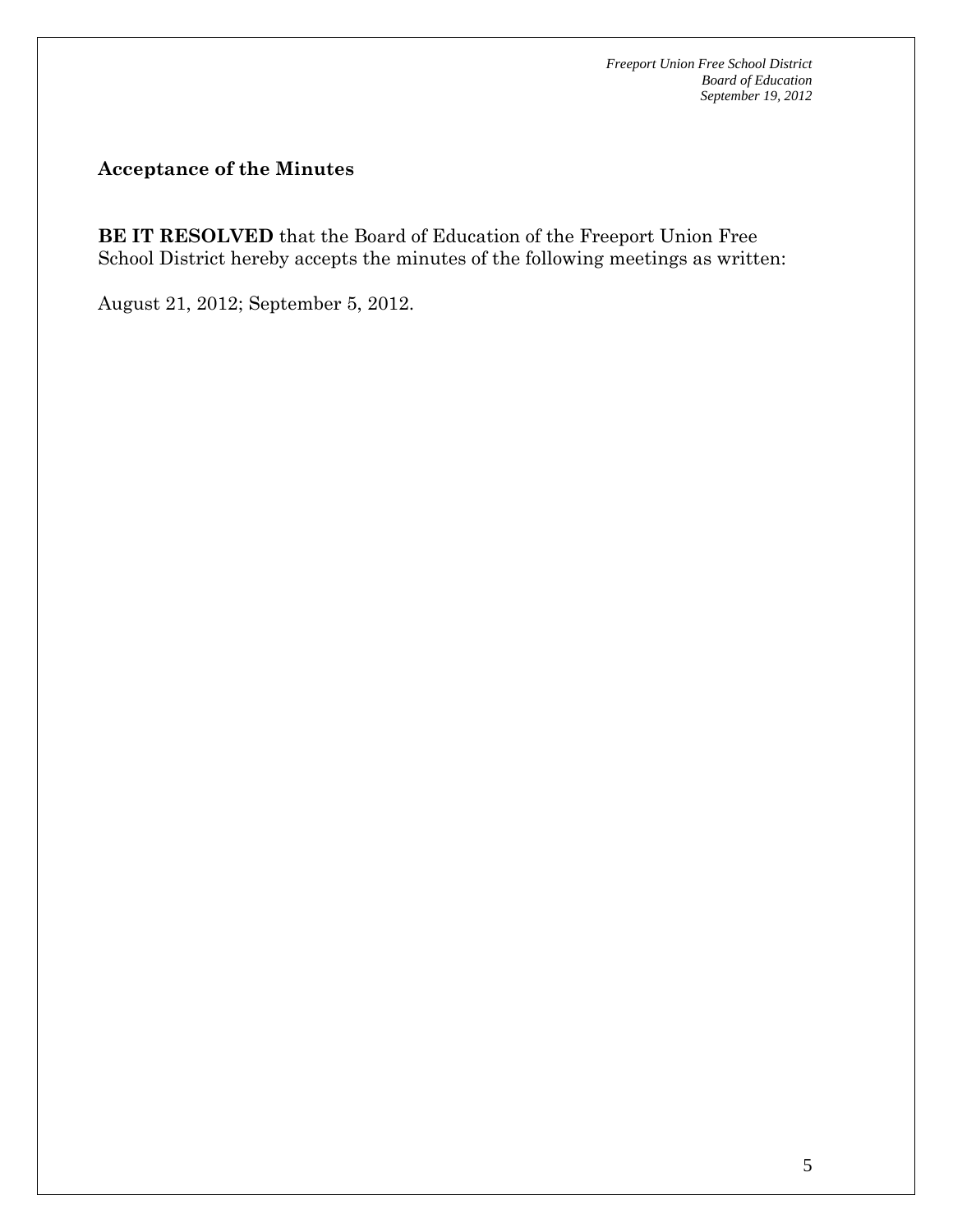#### **Leave of Absence**

**BE IT RESOLVED**, that the Board of Education of the Freeport Union Free School District hereby grants a request for leave of absence as listed below:

- 1. **Desiree Palmer**, Social Studies Teacher, effective September 1, 2012 through November 12, 2012, childcare.
- 2. **Danielle Polo,** Reading Teacher**,** effective September 24, 2012 through November 2, 2012, childcare.
- 3. **Jessica Crowley**, English Teacher, effective September 10, 2012 through October 19, 2012, childcare.
- 4. **Christina Molnar,** Elementary Teacher, effective September 1, 2012 through October 12, 2012, for health reasons.
- 5. **Mary-Kate Gunther-Robinson,** Elementary Teacher, effective October 15, 2012 through January 31, 2013, for child care.
- 6. **Denise Fagan,** full-time Teaching Assistant, effective October 31, 2012 through January 1, 2013, for health reasons.
- 7. **Ana Alves Lee,** Cleaner, extension of a leave, beginning July 5, 2012, now through September 28, 2012.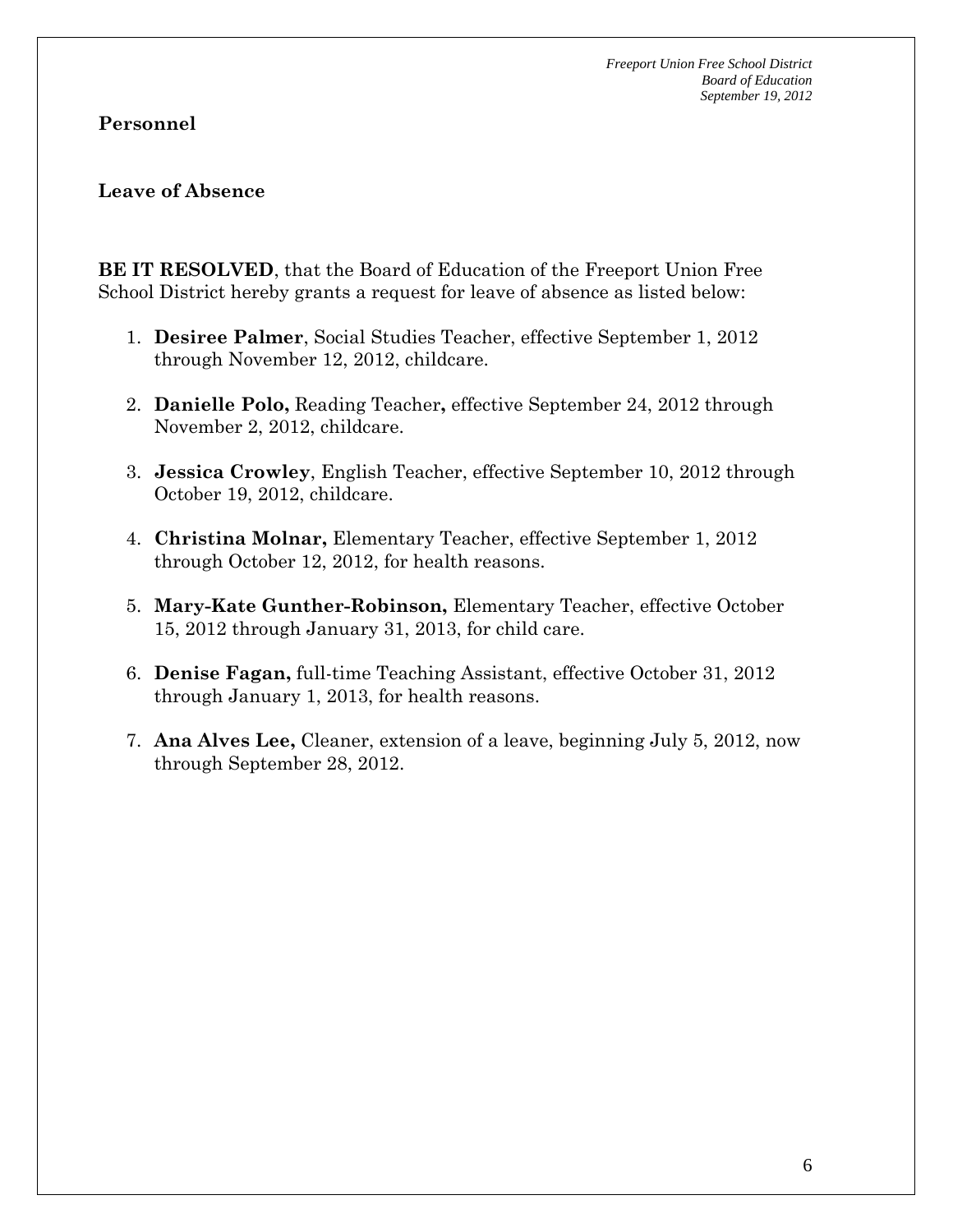#### **Personnel**

#### **Change of Status**

**BE IT RESOLVED,** that the Board of Education of the Freeport Union Free School District hereby grants a request for change of status as listed below:

**1. Karla Ramirez-Melara**, part-time Teaching Assistant, change of status from part-time to full-time Teaching Assistant probationary appointment (replacing C. Dixon & R. Zamora), effective September 11, 2012 through September 10, 2015, with an anticipated tenure date of September 11, 2015. Compensation will now be \$19,072.70.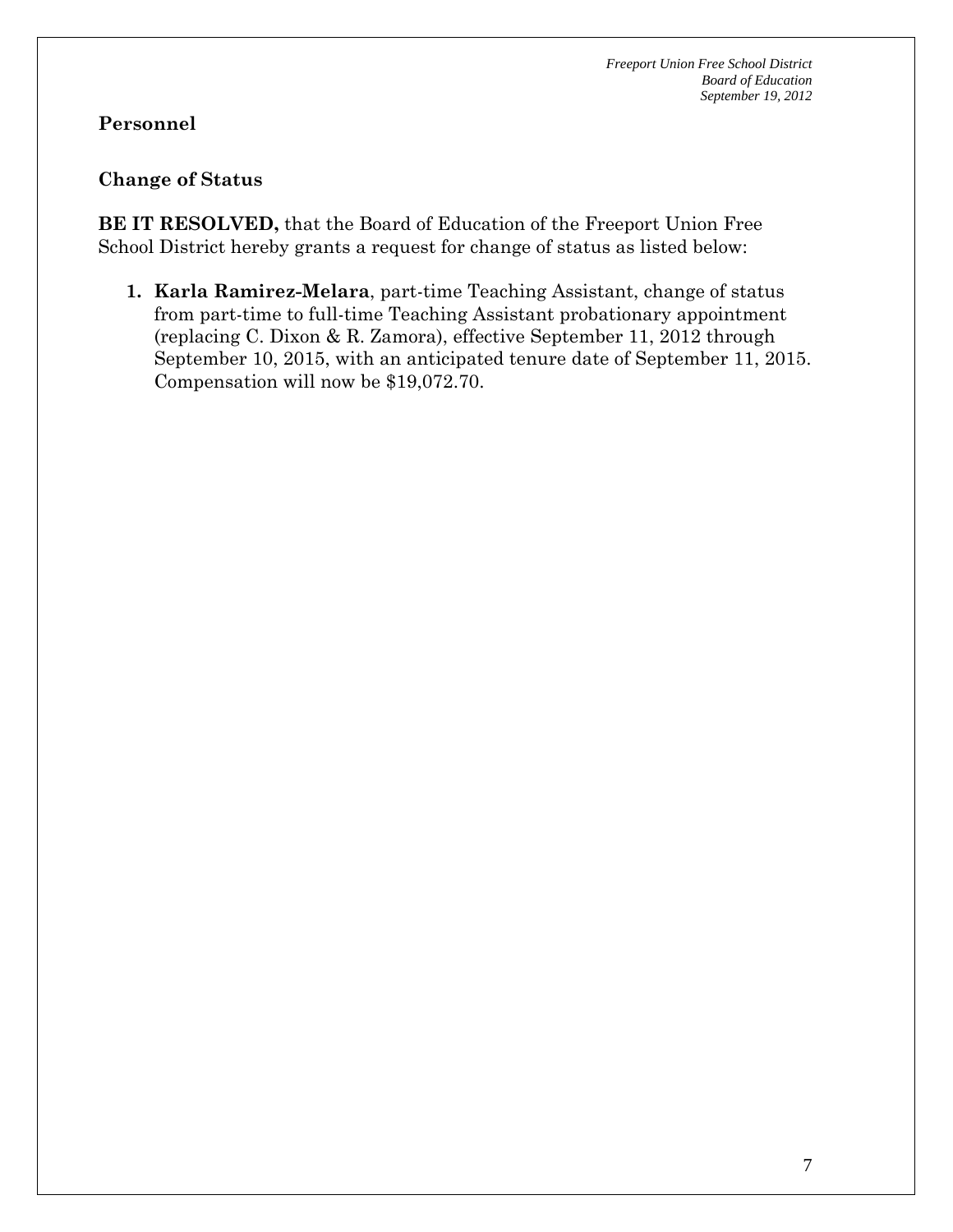#### **Resignation of Staff**

**BE IT RESOLVED**, that the Board of Education of the Freeport Union Free School District hereby accepts the letter(s) of resignation from the following staff member(s) as listed below:

- 1. **Jaclyn Kick**, full-time Teaching Assistant, effective August 22, 2012, for personal reasons.
- 2. **Ruth Briedenbach**, Music Facilitator, a stipendiary position, effective September 1, 2012, for personal reasons.
- 3. **Leonard Velasquez,** Security Aide, effective September 7, 2012, relocation out of state.
- 4. **Doreen Costenzo,** full-time Teaching Assistant, effective August 28, 2012, for personal reasons.
- 5. **Elizabeth Tighe**, part-time Teaching Assistant, effective August 28, 2012, for personal reasons.
- 6. **Jack Impellizeri,** full-time Teaching Assistant, effective August 30, 2012, for personal reasons.
- 7. **Paula Marin**, full-time Teaching Assistant, effective August 29, 2012, for personal reasons.
- 8. **Joanne McNeill-Peck**, part-time Teaching Assistant, effective September 5, 2012, for personal reasons.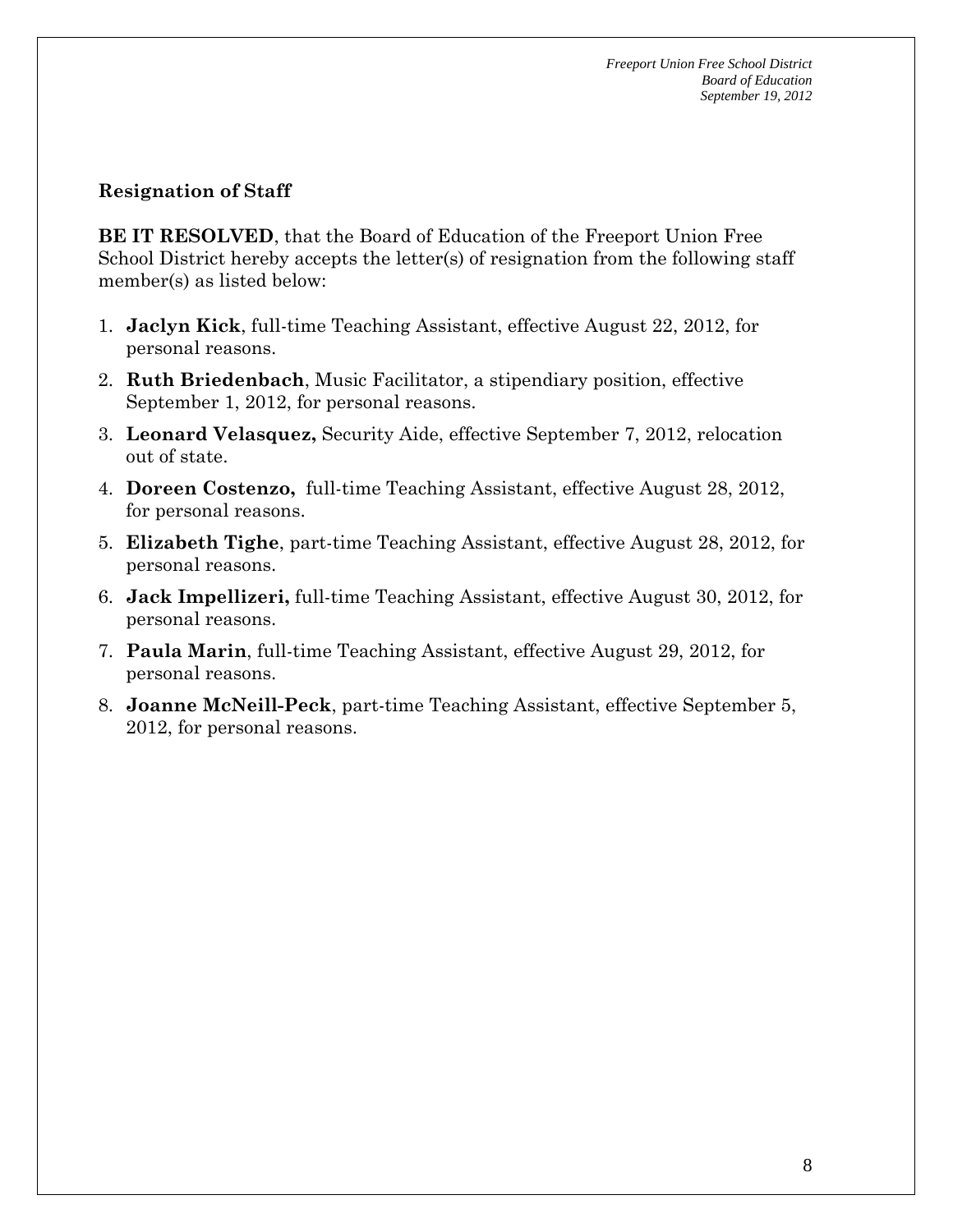## **Personnel**

#### **Termination of Staff**

**BE IT RESOLVED,** that the Board of Education of the Freeport Union Free School District hereby regretfully terminates the employment of the individual as listed below:

1. **Kenneth Kennedy**, Community Aide, effective August 25, 2012, after serving the children of Freeport for more than 27 years, deceased.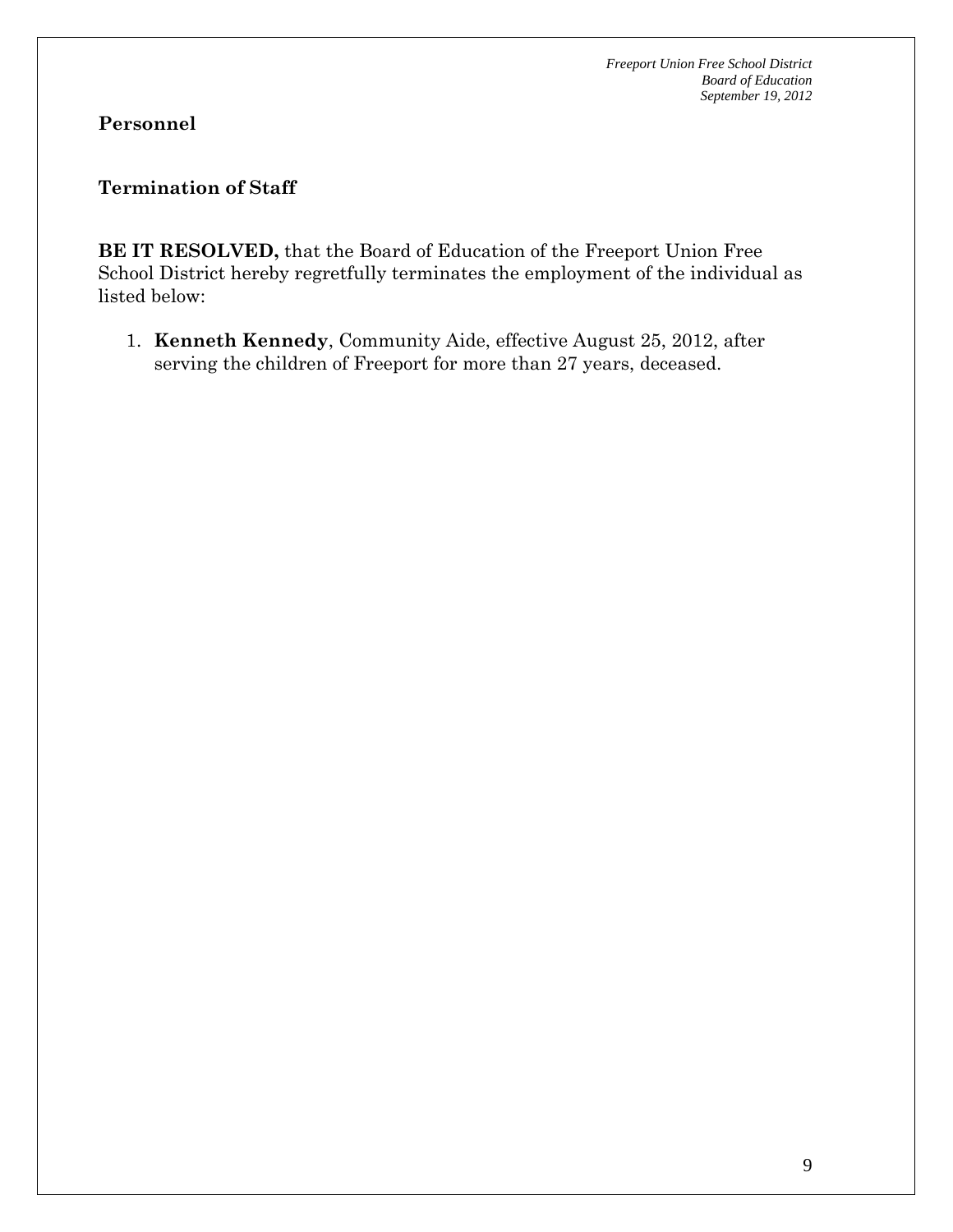#### **Appointment of Staff – Probationary**

**BE IT RESOLVED**, that the Board of Education of the Freeport Union Free School District, upon the recommendation of the Superintendent, hereby appoints the individuals listed in the attached Appointment of Staff Report - Temporary, in accordance with the rules of the Board of Regents. These individuals shall possess appropriate certification allowing them to serve as teachers in the public schools of New York

- **1. Kelly Nicholson**, Special Education Teacher, (replacing R. Spirn, retired) a probationary appointment effective October 11, 2012 with an expected tenure date of October 11, 2015. Compensation will be on step 1-1B of the U3C Schedule at \$54,720. Assignment: Giblyn.
- **2. Cecile Mills**, full-time Teaching Assistant, a probationary appointment effective September 10, 2012 through September 9, 2015, with an anticipated tenure date of September 10, 2015. Compensation will be according to the FTAA Schedule at \$18,753.50. Assignment: Columbus.
- **3. Cynthia Brudecki,** full-time Teaching Assistant, a probationary appointment effective September 10, 2012 through September 9, 2015, with an anticipated tenure date of September 10, 2015. Compensation will be according to the FTAA Schedule at \$18,753.50. Assignment: New Visions.
- **4. Samantha Maresca,** full-time Teaching Assistant, a probationary appointment effective September 10, 2012 through September 9, 2015, with an anticipated tenure date of September 10, 2015. Compensation will be according to the FTAA Schedule at \$18,753.50. Assignment: New Visions.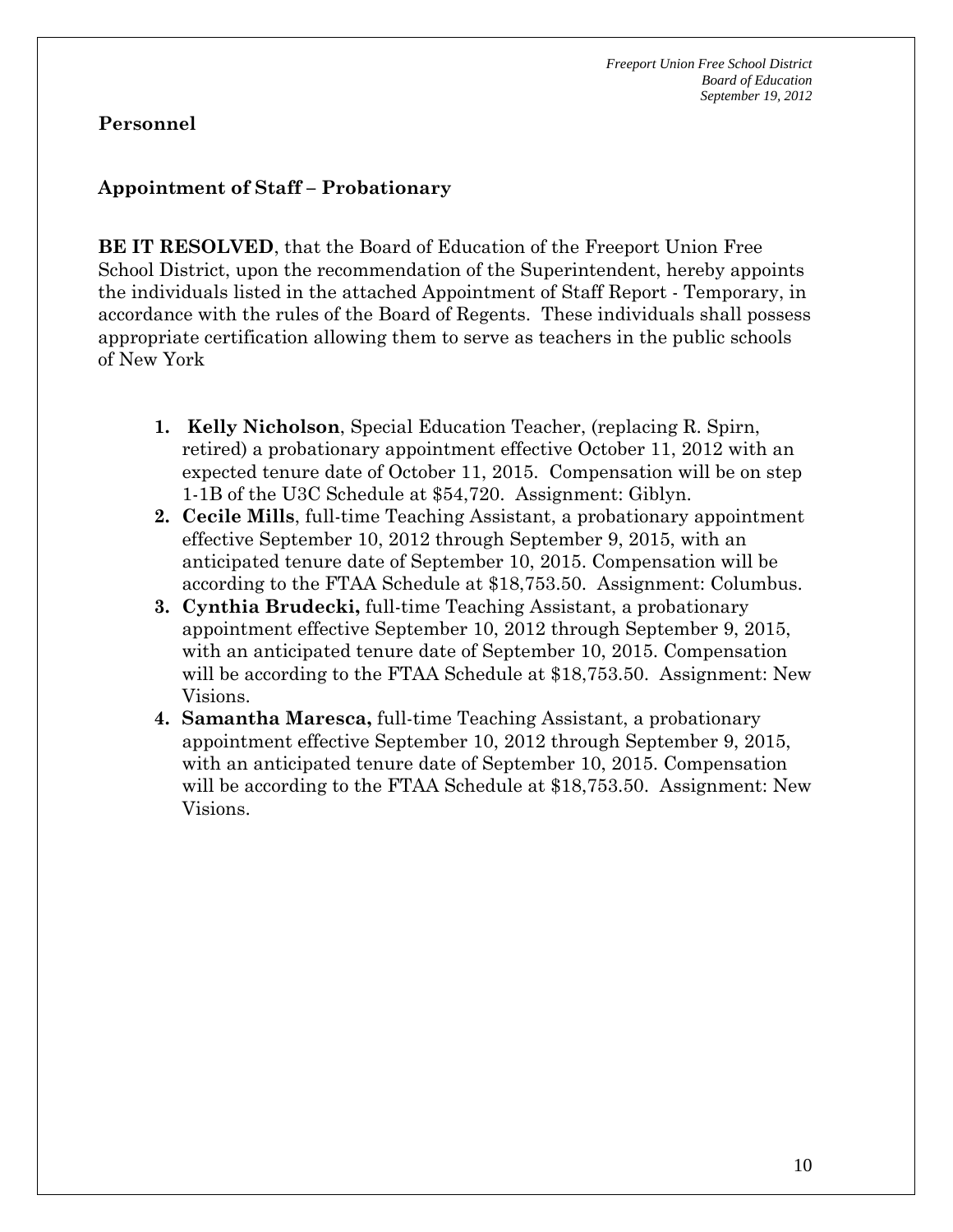#### **Appointment of Staff – Temporary**

**BE IT RESOLVED**, that the Board of Education of the Freeport Union Free School District, upon the recommendation of the Superintendent, hereby appoints the individuals listed in the attached Appointment of Staff Report - Temporary, in accordance with the rules of the Board of Regents. These individuals shall possess appropriate certification allowing them to serve as teachers in the public schools of New York

- 1. **Kelly Nicholson**, Permanent Substitute, a temporary appointment effective September 1, 2012 through October 10, 2012. Compensation will be according to the Permanent Substitute Rate at \$125 per day. Assignment: Giblyn.
- 2. **Tim Warner,** Music Teacher, a temporary appointment effective September 1, 2012 through August 31, 2012. Compensation will be on Step 1-1A of the U3C Schedule at \$53,197. Assignment: FHS.
- 3. **Jessica Singh,** Permanent Substitute, a temporary appointment effective September 10, 2012 through June 21, 2013. Compensation will be according to the Permanent Substitute Rate at \$125 per day. Assignment: Dodd.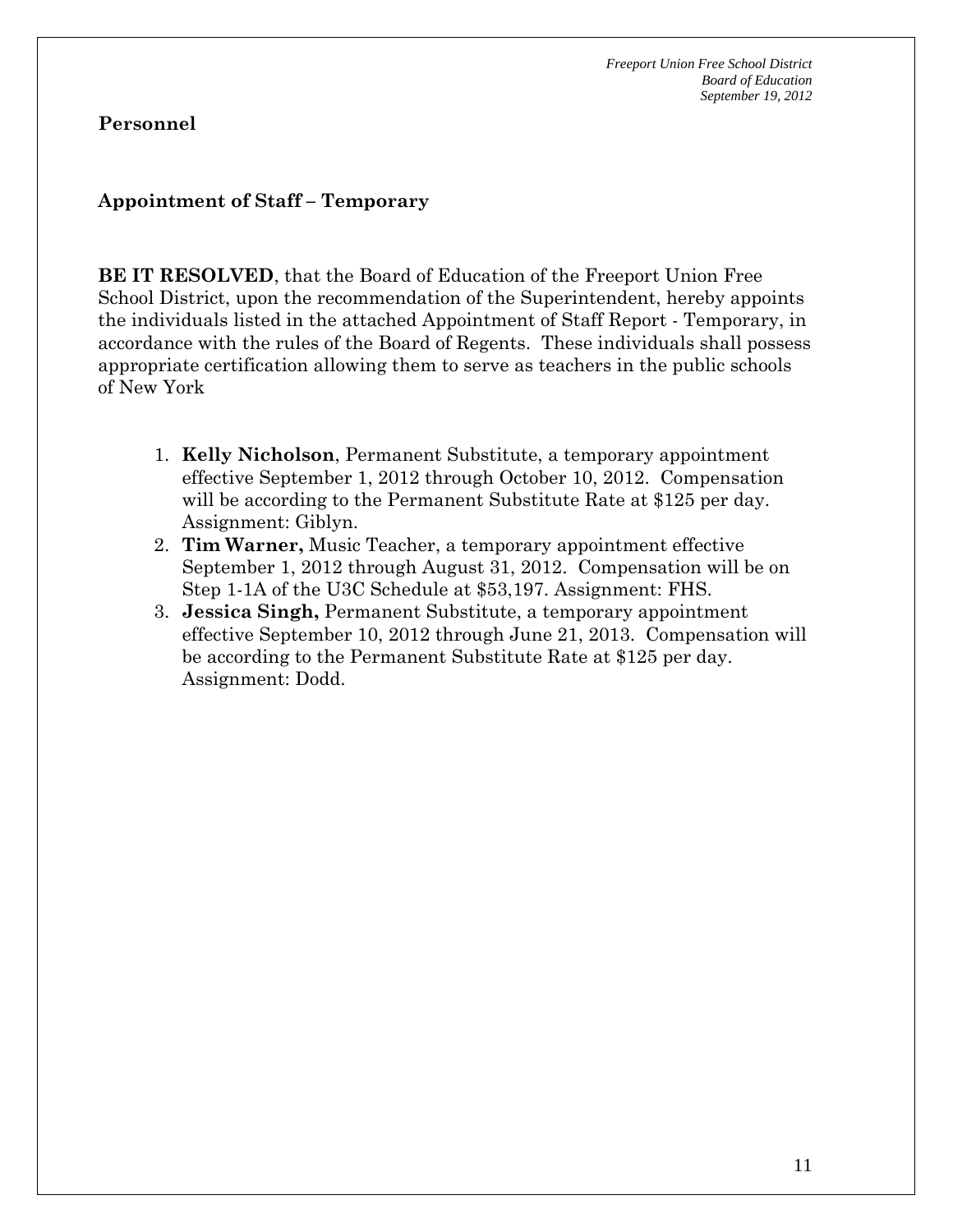#### **Appointment of Supervisory Staff**

**BE IT RESOLVED,** that the Board of Education of the Freeport Union Free School District, upon the recommendation of the Superintendent, hereby appoints the following individual as Supervisor for the 2012-2013 School Year:

Dr. Talonda Thomas, Music Facilitator, Districtwide, Stipend \$3,256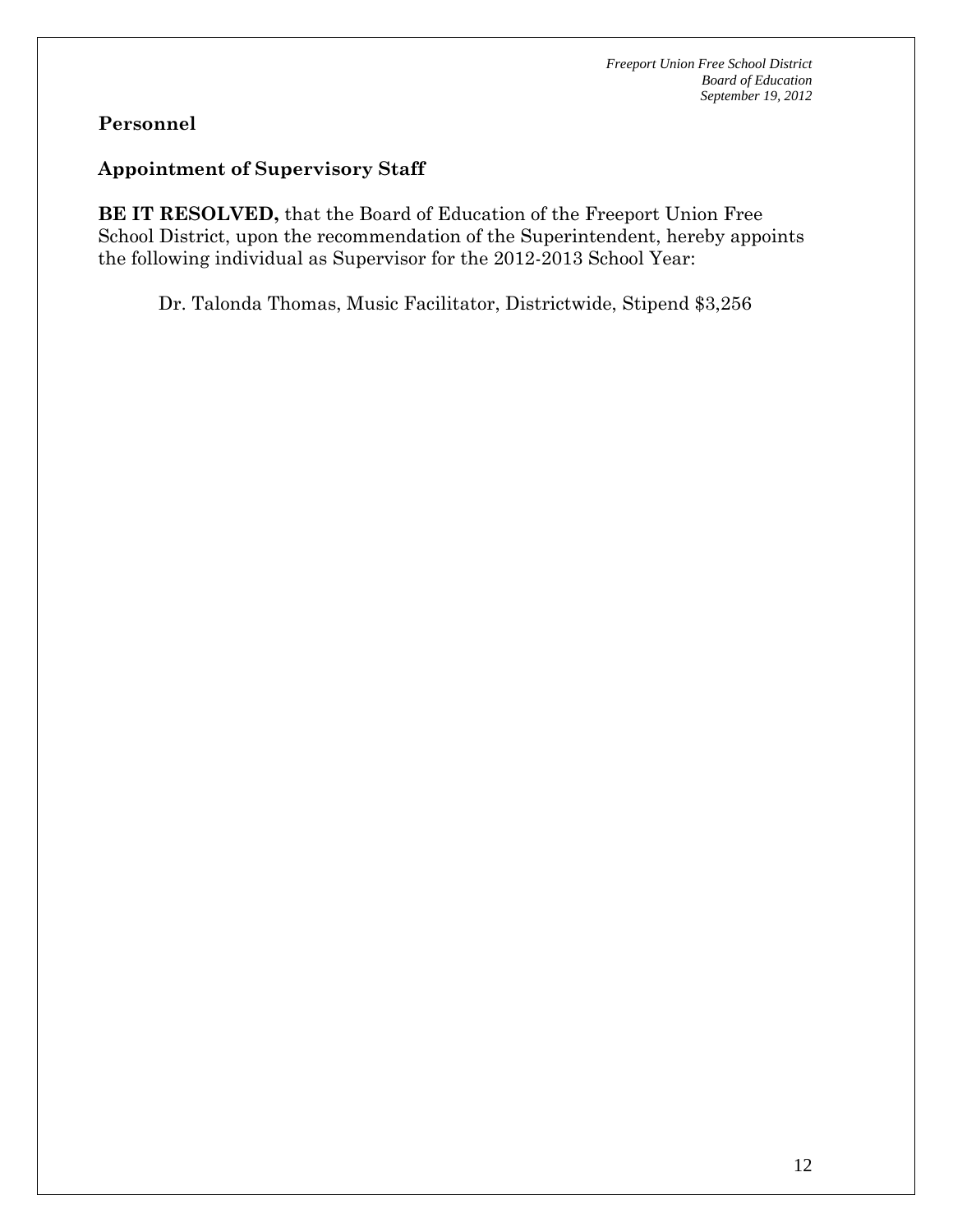#### **Appointment of Community School Staff**

**BE IT RESOLVED,** that the Board of Education of the Freeport Union Free School District, upon the recommendation of the Superintendent, hereby appoints the individuals listed below, in accordance with the rules of the Board of Regents. These individuals shall possess appropriate certification allowing them to serve as teachers or other staff in the public schools of New York.

| <b>Freeport Community School</b><br>2012-2013 |                                          |                |                            |  |  |  |  |
|-----------------------------------------------|------------------------------------------|----------------|----------------------------|--|--|--|--|
| <b>Name</b>                                   | <b>Assignment</b>                        | <b>Step</b>    | <b>Salary</b><br>2012-2013 |  |  |  |  |
| Certain, Cynthia                              | Global ELL                               | $\overline{4}$ | \$23,996.00                |  |  |  |  |
| Duggan, John                                  | Global 9                                 |                | \$10,677.00                |  |  |  |  |
| Guerrier, Yves                                | Algebra $1 & 2$                          |                | \$10,677.00                |  |  |  |  |
| Romano, Francesco                             | Marine Biology/IS                        | $\overline{4}$ | \$8,998.50                 |  |  |  |  |
| Servello, Michael                             | Oceanography/IS                          | $\overline{2}$ | \$8,469.75                 |  |  |  |  |
| Vidalon, Vanessa                              | <b>Living Environment</b><br>ESL(Spring) | 3              | \$5,823.00                 |  |  |  |  |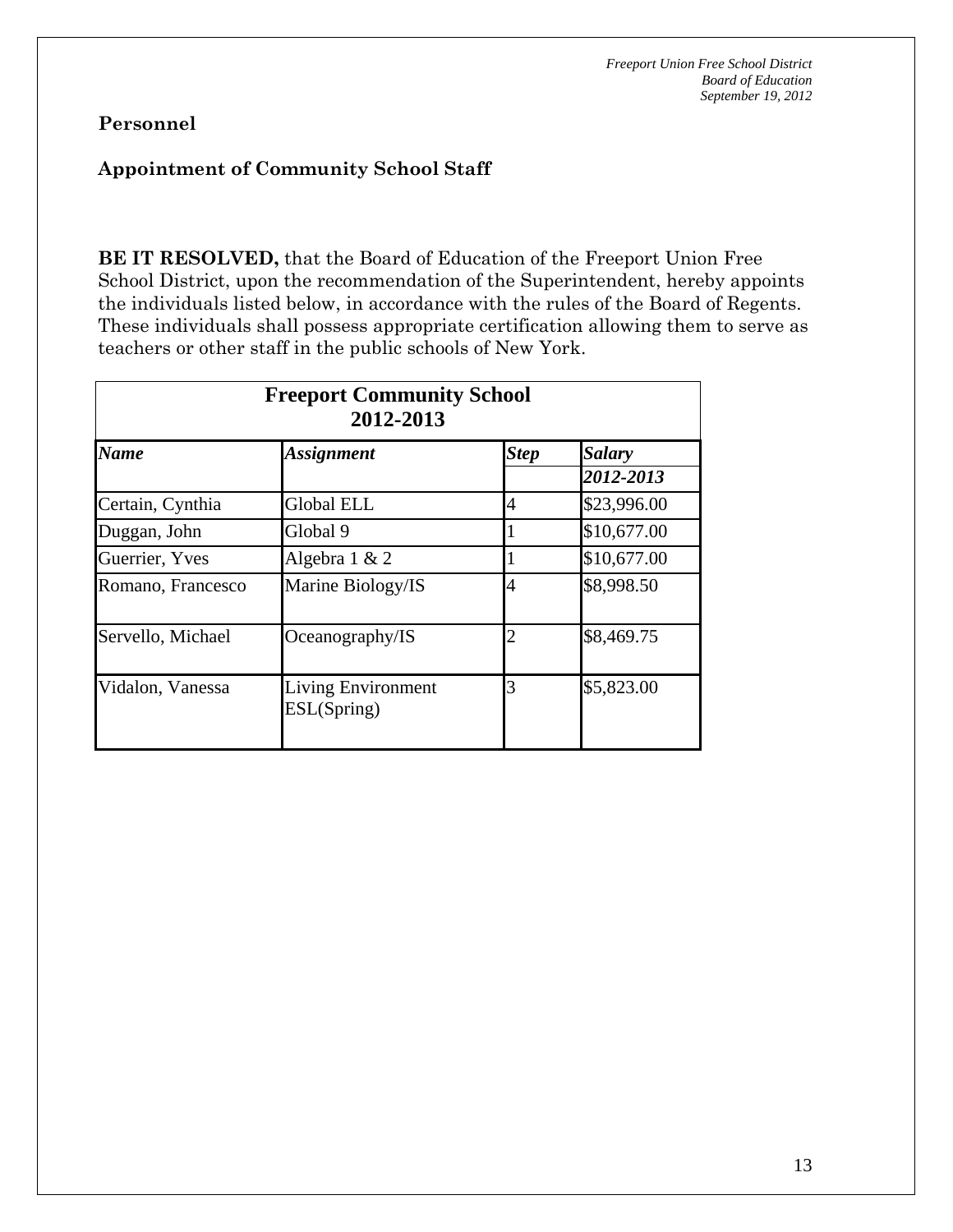#### **CSE/CPSE Minutes**

**BE IT RESOLVED,** that the Board of Education of the Freeport Union Free School District hereby accepts the minutes of the meetings of the Committee on Special Education and the Committee on Preschool Special Education for the following dates:

July31, 2012;

August 28, 2012;

September 4, 5, 6, 7, 2012.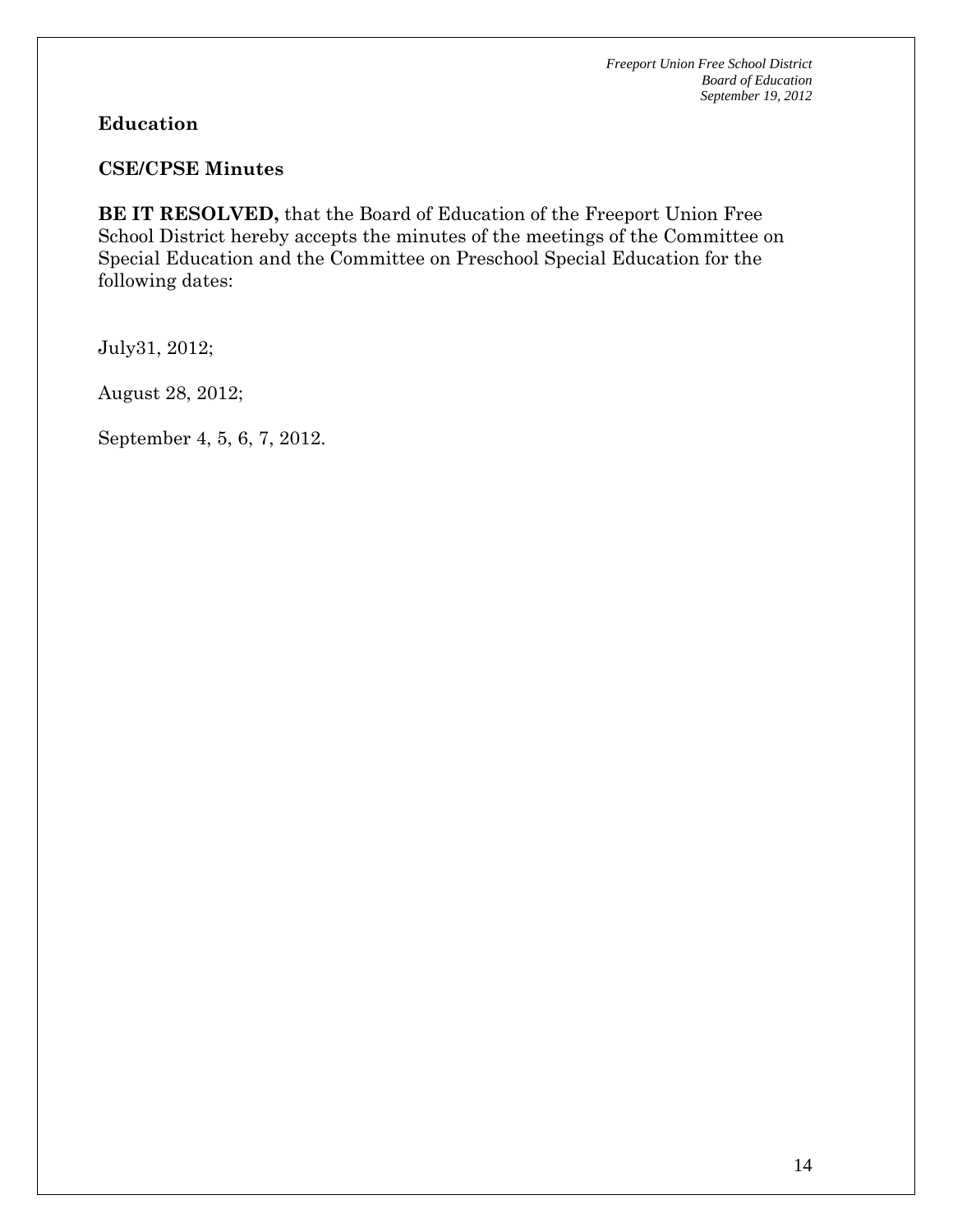#### **Retirement of Staff**

**BE IT RESOLVED,** that the Board of Education of the Freeport Union Free School District hereby accepts the letter of resignation for the purpose of retirement from the following staff member as listed:

**Gail P. Conry**, full-time Teaching Assistant, effective August 17, 2012, after serving the children of Freeport for more than 5 years.

**Ruth Williams**, full-time Teaching Assistant, effective September 1, 2012, after serving the children of Freeport for almost 8 years.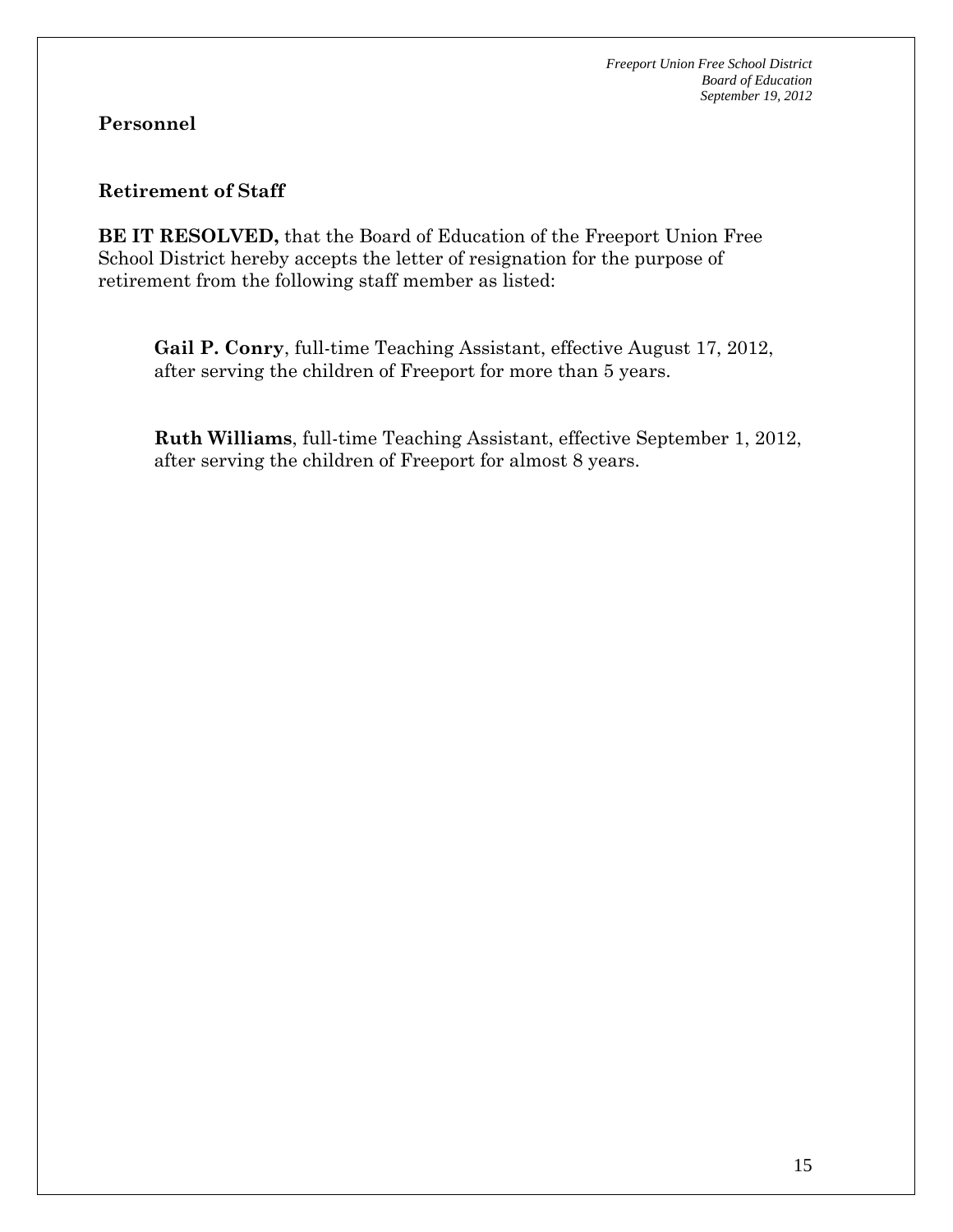## **Approval of Consultants**

**BE IT RESOLVED,** that the Board of Education hereby approves agreements between the following consultants and the Freeport Union Free School District, as per the attached list for the 2012-2013 school year; and

**BE IT FURTHER RESOLVED**, that the Board of Education authorizes the Superintendent (or his designee) to execute said agreements on its behalf.

| Consultant   | <b>Schools</b> | <b>Services</b>              | <b>Total Cost</b> | Funding       |
|--------------|----------------|------------------------------|-------------------|---------------|
|              |                | Provided                     |                   | <b>Source</b> |
| Carol Masin  | Archer,        | Fundations training          | \$11,250.00       | Title II      |
|              | Bayview,       | for the Magnet               |                   |               |
|              | Giblyn and     | Schools                      |                   |               |
|              | New Visions    |                              |                   |               |
| Long Island  | Archer         | Six (6) full day             | \$3,000           | <b>Staff</b>  |
| Traditions   |                | programs including           |                   | Development   |
|              |                | maritime workshop            |                   | Funds         |
|              |                | serving four 4 <sup>th</sup> |                   |               |
|              |                | grade classes                |                   |               |
| Larry Herzog | District-wide  | Facilities and               | $$525$ per        | General Fund  |
|              |                | Operations                   | day               |               |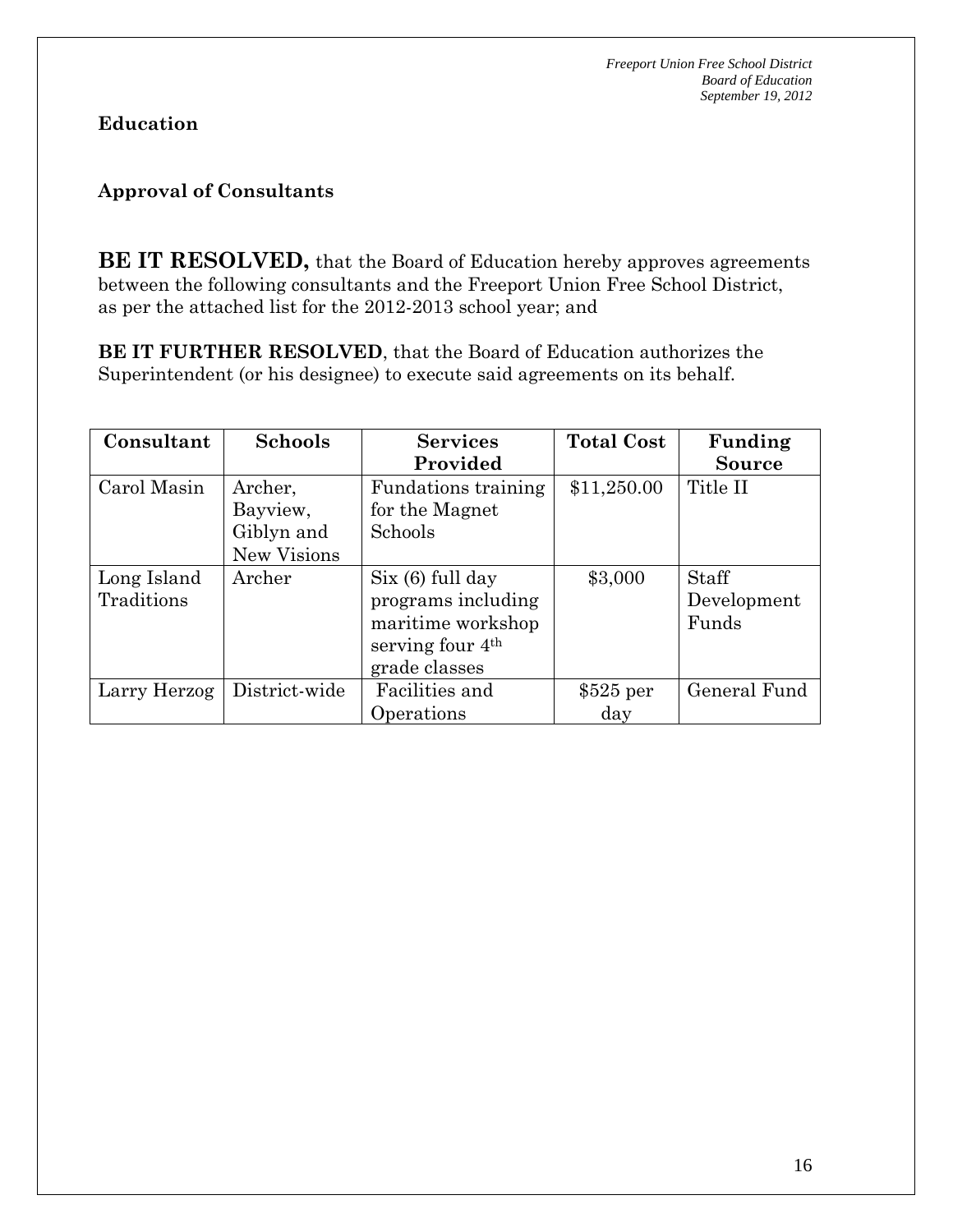#### **Certification of Lead Principal Evaluators**

**BE IT RESOLVED,** that Dr. Kishore Kuncham, Dr. Mary Bediako and Dr. Wafa Westervelt are hereby certified as a Qualified Lead Evaluators of Building Principals having successfully completed the training requirements prescribed in 8 NYCRR §30-2.9(b), including:

- (1) The New York State Teaching Standards, and their related elements and performance indicators/the Leadership Standards and their related functions;
- (2) Evidence-based observation techniques that are grounded in research;
- (3) Application and use of the student growth percentile model and the valueadded growth model as defined in 8 NYCRR §30-2.2;
- (4) Application and use of the State-approved principal rubric selected by the Freeport School District for use in the evaluations of Building Principals, including training on the effective application of such rubrics to observe a Building Principal's practice;
- (5) Application and use of the assessment tools that the Freeport School District utilizes to evaluate its Building Principals, including, but not limited to, Marshall Rubrics (structured portfolio reviews; professional growth goals; building principal improvement goals, etc.);
- (6) Application and use of the State-approved locally selected measures of student achievement used by the Freeport School District to evaluate its principals;
- (7) The scoring methodology utilized by the Department and the Freeport School District to evaluate a Building Principal under 8 NYCRR Subpart 30-2 including:
	- (a) How scores are generated for each subcomponent and the composite effectiveness score of Building Principals, and
	- (b) Application and use of the scoring ranges prescribed by the Commissioner for the four designated rating categories used for the overall rating of Building Principals and their subcomponent ratings; and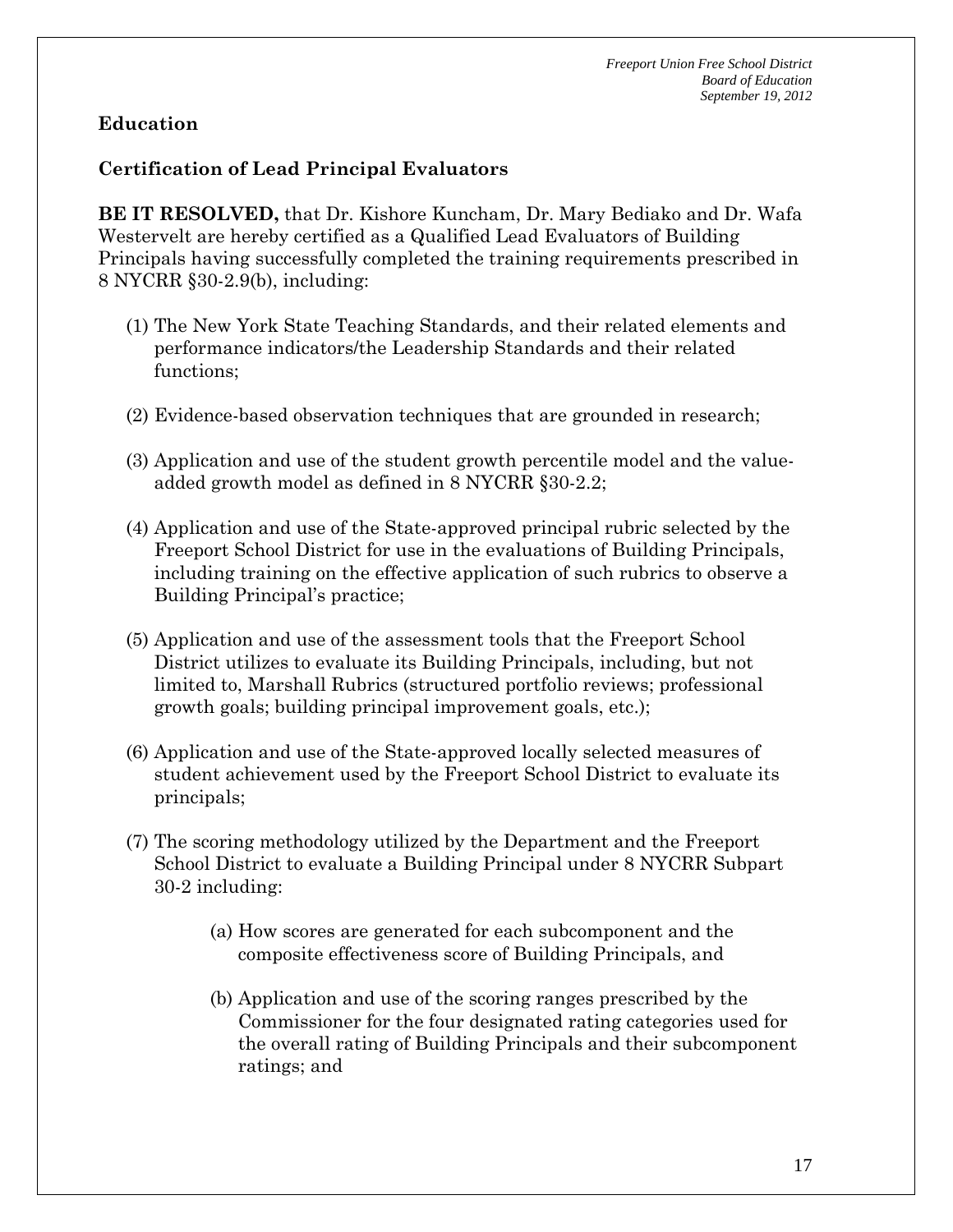(8) Specific considerations in evaluating Building Principals of English language learners and students with disabilities.

This certification has been issued in accordance with the process for certifying lead evaluators described in the Freeport School District's annual professional performance review plan.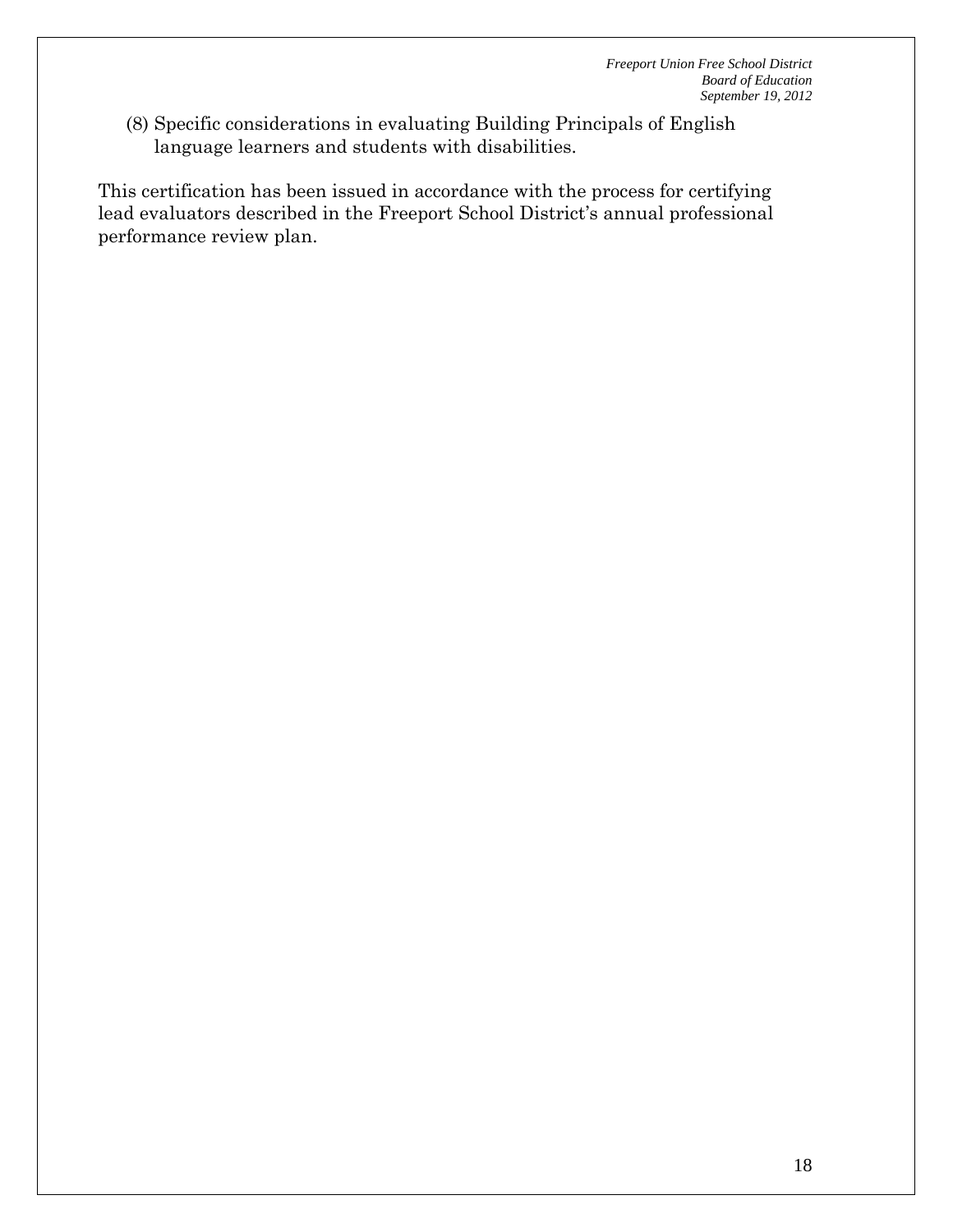# **Certification of Lead Evaluators/Evaluators of Teachers**

**BE IT RESOLVED,** that the attached named administrators are hereby certified as a Qualified Lead Evaluators/Evaluators of Teachers having successfully completed the training requirements prescribed in 8 NYCRR §30-2.9(b), including:

- 1. New York State Teaching Standards and their related elements performance indicators
- 2. Evidence-based observation techniques that are grounded in research
- 3. Application and use of Student Growth Percentile and Value Added Growth Model data
- 4. Application and use of the State-approved teacher rubrics
- 5. Application and sue of any assessments tools used to evaluate teachers
- 6. Application and use of State-approved locally selected measures of student achievement (NWEA)
- 7. Use of Statewide Instructional Reporting System
- 8. Scoring methodology used to evaluate teachers
- 9. Specific considerations in evaluating teachers of ELLS and students and disabilities
- 10.Training methodology to ensure inter-rating reliability

This certification has been issued in accordance with the process for certifying lead evaluators/evaluators described in the Freeport School District's annual professional performance review plan.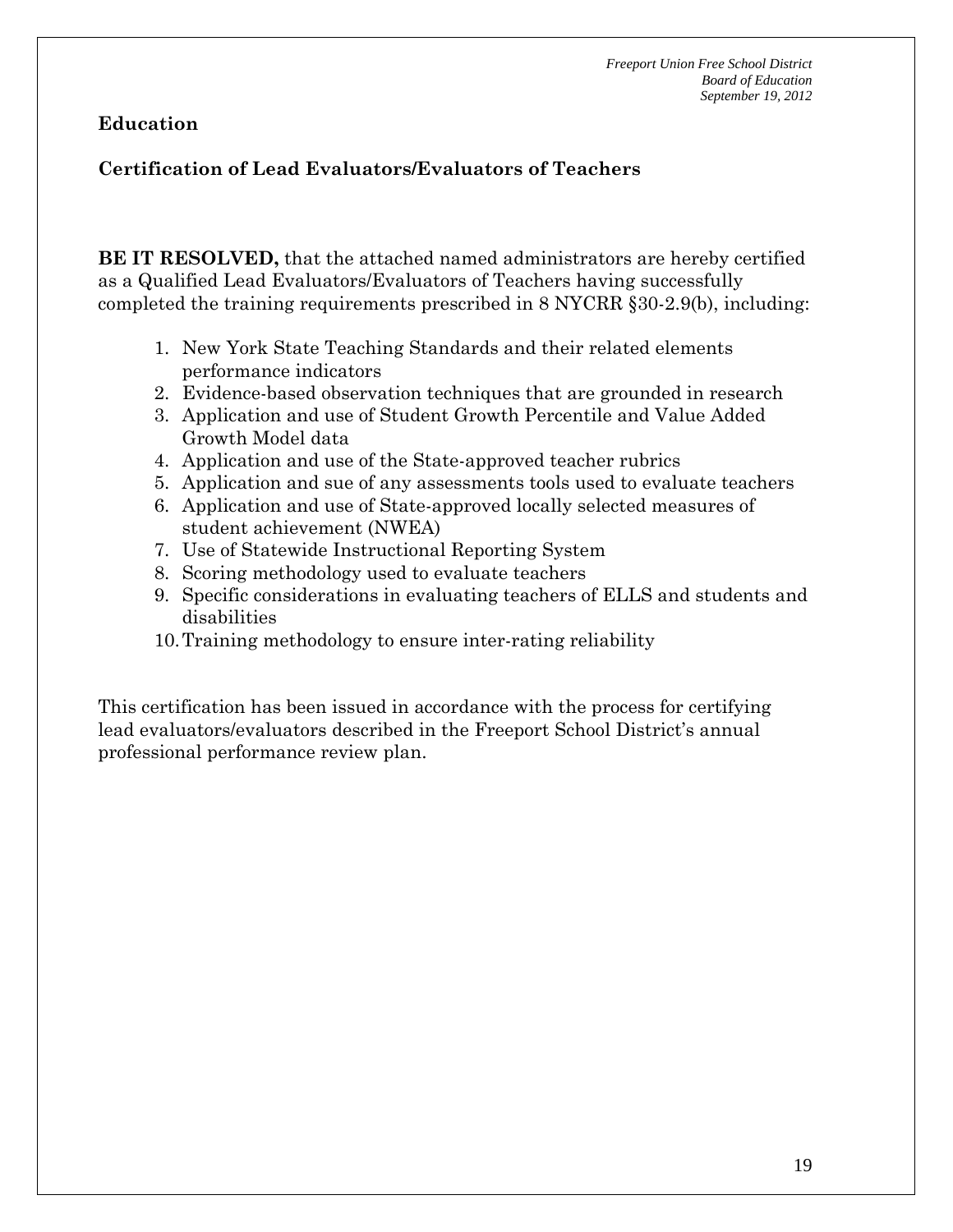#### QUALIFIED LEAD EVALUATORS/EVALUATORS OF TEACHERS

Paulette Acquavito Mary Bediako Patricia Belfi Jonathan Bloom Gisselle Campbell-Ham Linda Carter Renee Crump-Dedmon Susan DeLuca Fern Eisgrub Michael Fee Mary Garguilo Sue Greca Wendy Haise Laura Holder-Gibbs Nelson Holland Anne-Marie Hudley Simmons Alice Kane Paula Lein Pamela Maltese Joseph Mille Peggy Miller Amanda Muldowney John O'Mard Clordina Pawlak Vincent Pereira Alma Rocha Nancy Schempp Glenn Stewart Connie Velez Estelle Weiss Wafa Westervelt Odette Wills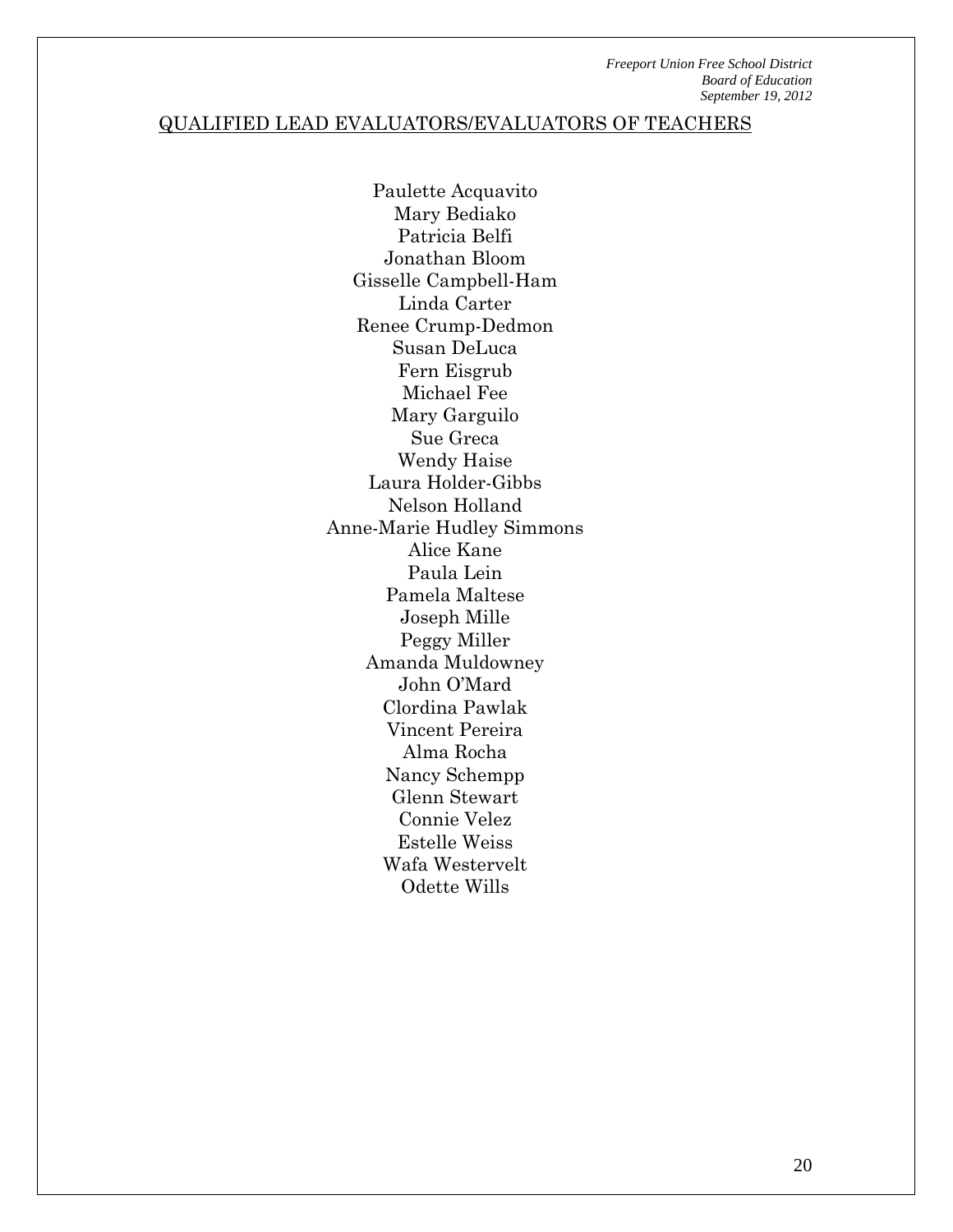#### **Extension of a Contract for Universal Pre-K Services**

**BE IT RESOLVED,** that the Board of Education of the Freeport Union Free School District hereby extends the contract for Universal Pre-Kindergarten services with St. Joseph's College for the 2012-2013 School Year.

**BE IT FURTHER RESOLVED**, that the Board of Education authorizes the Board President to execute the agreement on behalf of the Board of Education.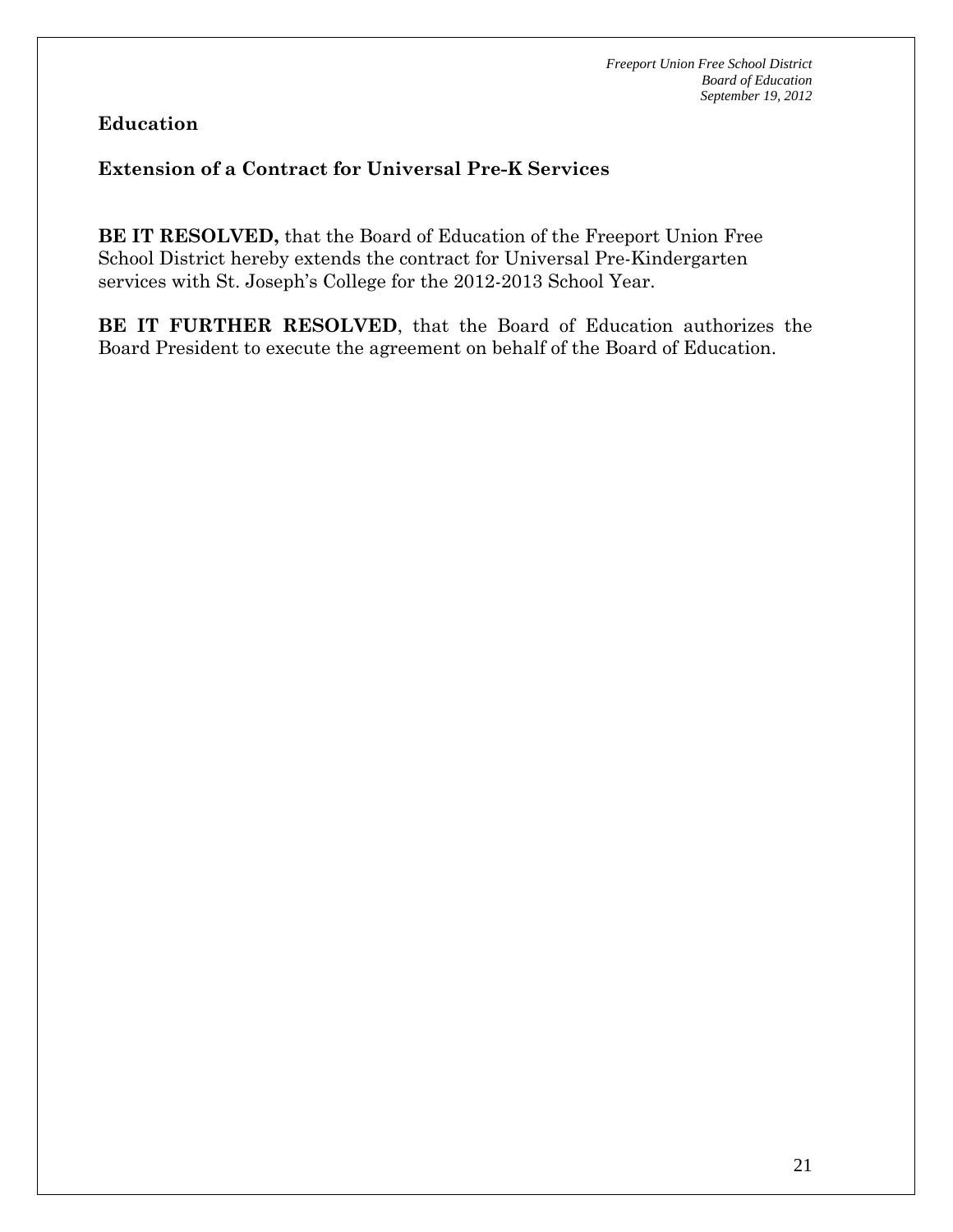**Finance** 

#### **Budget Transfers – End of Year June 2012 and General Fund September 2012**

**BE IT RESOLVED,** that the Board of Education of the Freeport Union Free School District hereby approves the attached Budget Transfers for the End of Year June 2012 and to the General Fund for September 2012.